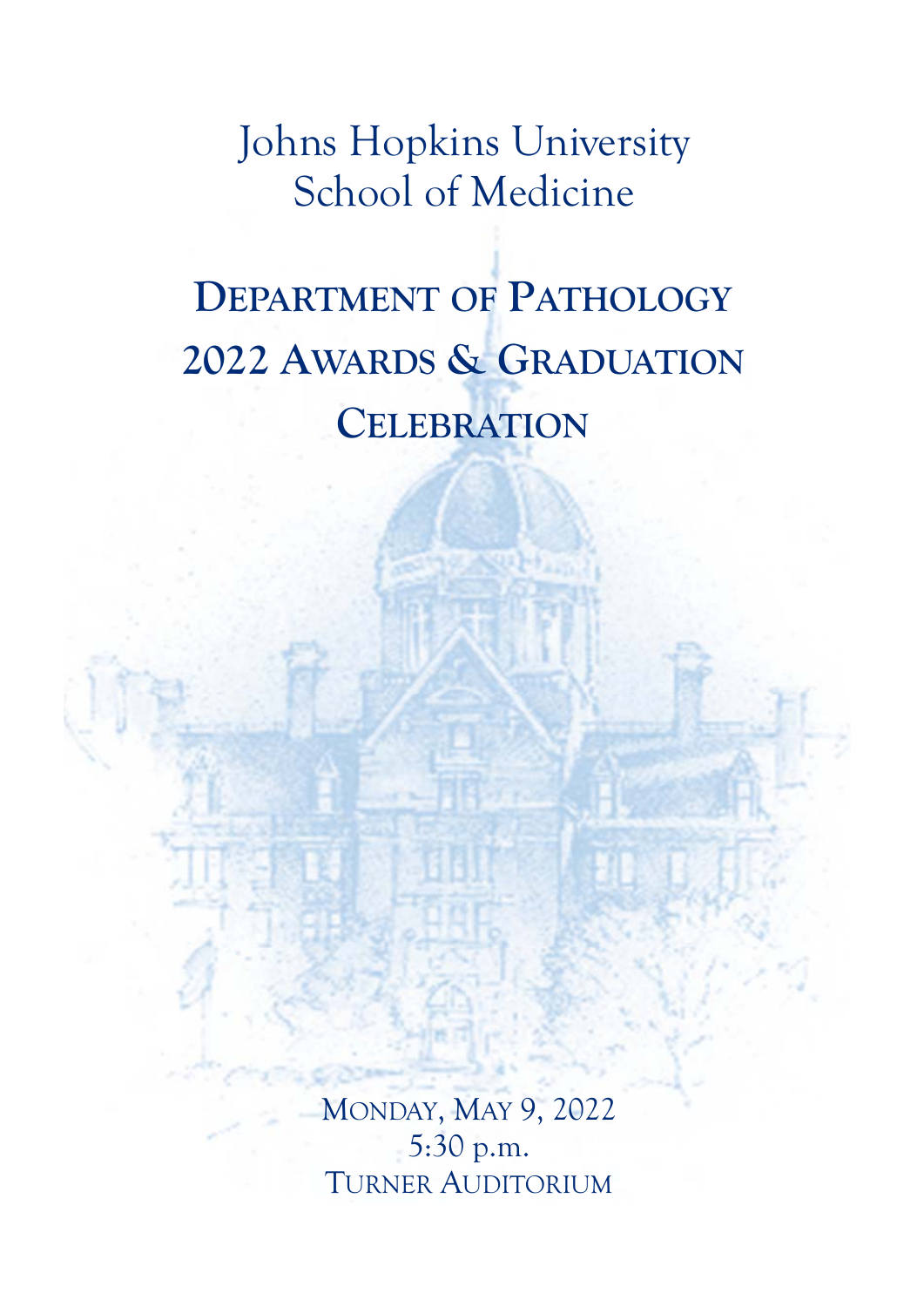### **WELCOME**

*Ralph H. Hruban, M.D., Baxley Professor and Director* 

#### **RESIDENCY PROGRAM**

*Charles Steenbergen, M.D., Ph.D., Director; Aaron W. James, M.D., Ph.D., Co‐Director; Alisha Ware, M.D., Co‐Director* 

Yembur Ahmad, M.D.; Monica Butcher, M.D.; Kelly Craven, M.D., Ph.D.; Katelynn Davis, M.D.; Curtis Gravenmier, M.D.; Eitan Halper-Stromberg, M.D., Ph.D.; Alice Meiss, M.D.; J. David Peske, M.D., Ph.D.; Carla Saoud, M.D.; Julie Stein Deutsch, M.D.; Jason Van Roo, M.D.; Sintawat Wangsiricharoen, M.D.

#### **RESIDENCY CERTIFICATE PROGRAM**

*Charles Steenbergen, M.D., Ph.D., Director; Aaron W. James, M.D., Ph.D., Co‐Director; Alisha Ware, M.D., Co‐Director* 

*EducaƟon* – Yembur Ahmad, M.D.; Monica Butcher, M.D.; Katelynn Davis, M.D.; Alice Meiss, M.D. *Global Health* – Yembur Ahmad, M.D. *Health Care Policy and AdministraƟon* – Jason Van Roo, M.D. *InformaƟcs* – Kelly Craven, M.D., Ph.D. Eitan Halper‐Stromberg, M.D., Ph.D. *Physician ScienƟst* – J. David Peske, M.D., Ph.D.; Julie Stein Deutsch, M.D.

#### **CHIEF RESIDENT AWARDS**

*Charles Steenbergen, M.D., Ph.D., Director; Aaron James, M.D., Ph.D., Co‐Director; Alisha Ware, M.D., Co‐Director* 

> Katelynn Davis, M.D. J. David Peske, M.D., Ph.D.

**RESIDENT AWARDS** *Katelynn Davis, M.D.; J. David Peske, M.D., Ph.D.* 

*AP Faculty Award* – Lisa M. Rooper, M.D. *CP Faculty Award* – Karen C. Carroll, M.D. *Fellow Award –* Huili Li, M.D., Ph.D. *Gross Pathology Teaching Award* – J. David Peske, M.D., Ph.D. *Resident Teaching Award* – Katelynn Davis, M.D.

*Staff AppreciaƟon Award –* Alexandra Webster, M.S., PA(ASCP)

**RESIDENCY YEAR IN REVIEW**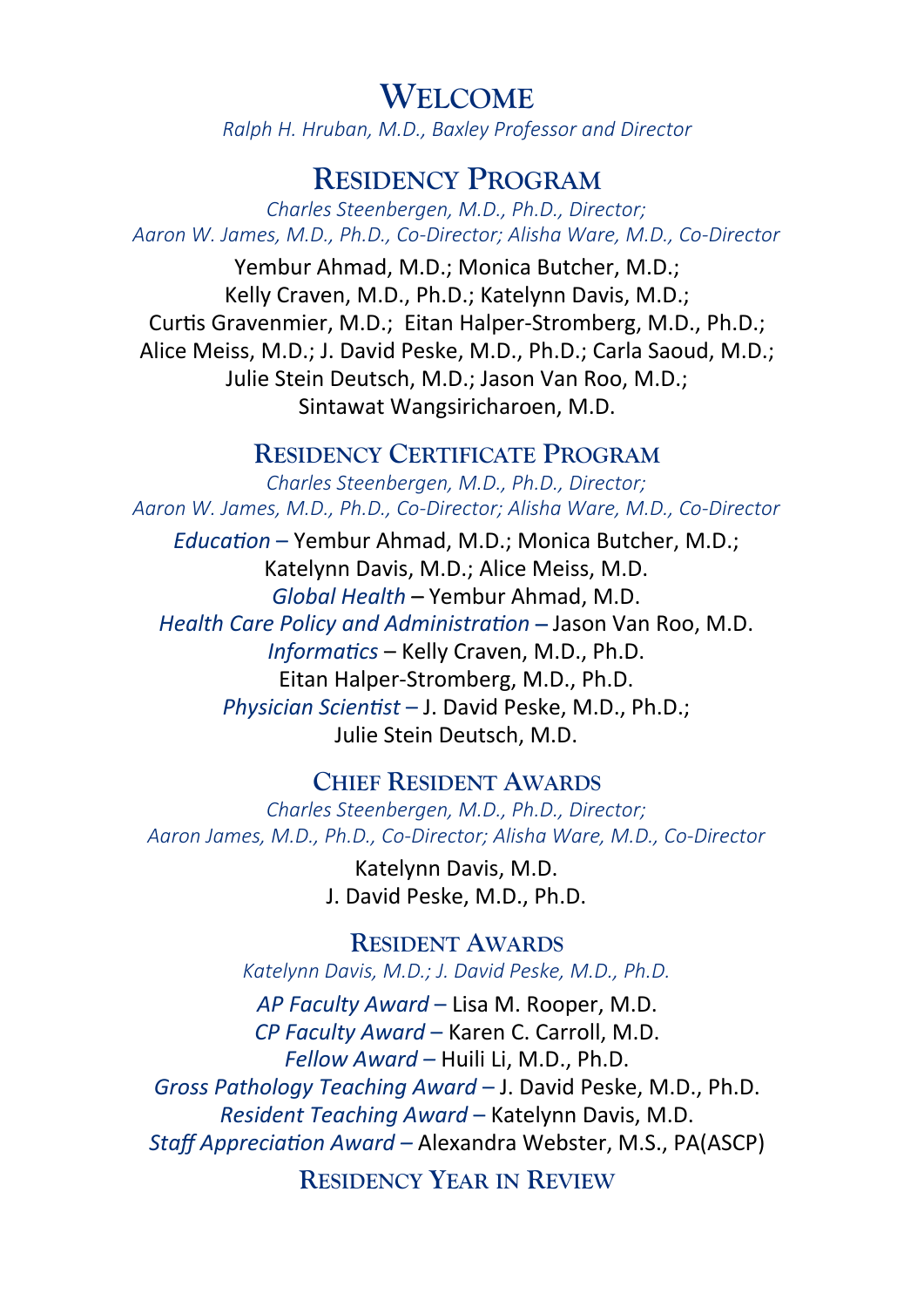**PATHOBIOLOGY GRADUATE PROGRAM** *Lee J. MarƟn, Ph.D., Director; Aaron W. James, M.D., Ph.D., Co‐Director* 

Tat Wei Lionel Chia, Ph.D.; Ye Eun Jeong, Pharm.D, Ph.D.; Yea Ji Jeong, D.V.M., Ph.D.; Daniel R. Monaco, Ph.D.

**CHIEF GRADUATE STUDENT AWARD** Lee J. Martin, Ph.D., Director; Aaron W. James, M.D., Ph.D., Co-Director Andrew Wilson, M.S.

**NANCY M. NATH PATHOBIOLOGY TEACHING AWARD** *Andrew Wilson, M.S.*  Lee J. Martin, Ph.D.

**PATHOBIOLOGY YEAR IN REVIEW**

**PATHOLOGY NAMED AWARDS** *Ralph H. Hruban, M.D., Baxley Professor and Director* 

**JOSEPH C. EGGLESTON, M.D. AWARD IN SURGICAL PATHOLOGY** Eric D. Young, M.D., Ph.D.

**GARY S. HILL, M.D. RENAL PATHOLOGY RESEARCH AWARD** Abdulrahman K. Alabdulsalam, M.B.B.S.

**GROVER M. HUTCHINS, M.D. MEMORIAL RESEARCH AWARD**  Taejoon Won, Ph.D.

> **RISA B. MANN, M.D. EDUCATION AWARD** Eitan Halper‐Stromberg, M.D., Ph.D.

**THE FRED AND JANET SANFILIPPO RESEARCH AWARD**  Thomas D. Zaikos, M.D., Ph.D.

**MABEL SMITH RESIDENT RESEARCH AND EDUCATION AWARD**  Eric D. Young, M.D., Ph.D.

> **QUALITY INITIATIVES AND PERFORMANCE IMPROVEMENT AWARD**

*William Clarke, Ph.D., M.B.A., DABCC Deputy Director, Quality and Regulatory Affairs*  Katelynn Davis, M.D.

**WILLIAM H. WELCH AWARD FOR OUTSTANDING MEDICAL STUDENT** 

*Marissa J. White, M.D., Deputy Director for Diversity, Equity, and Inclusion*  Michelle Colbert, B.S.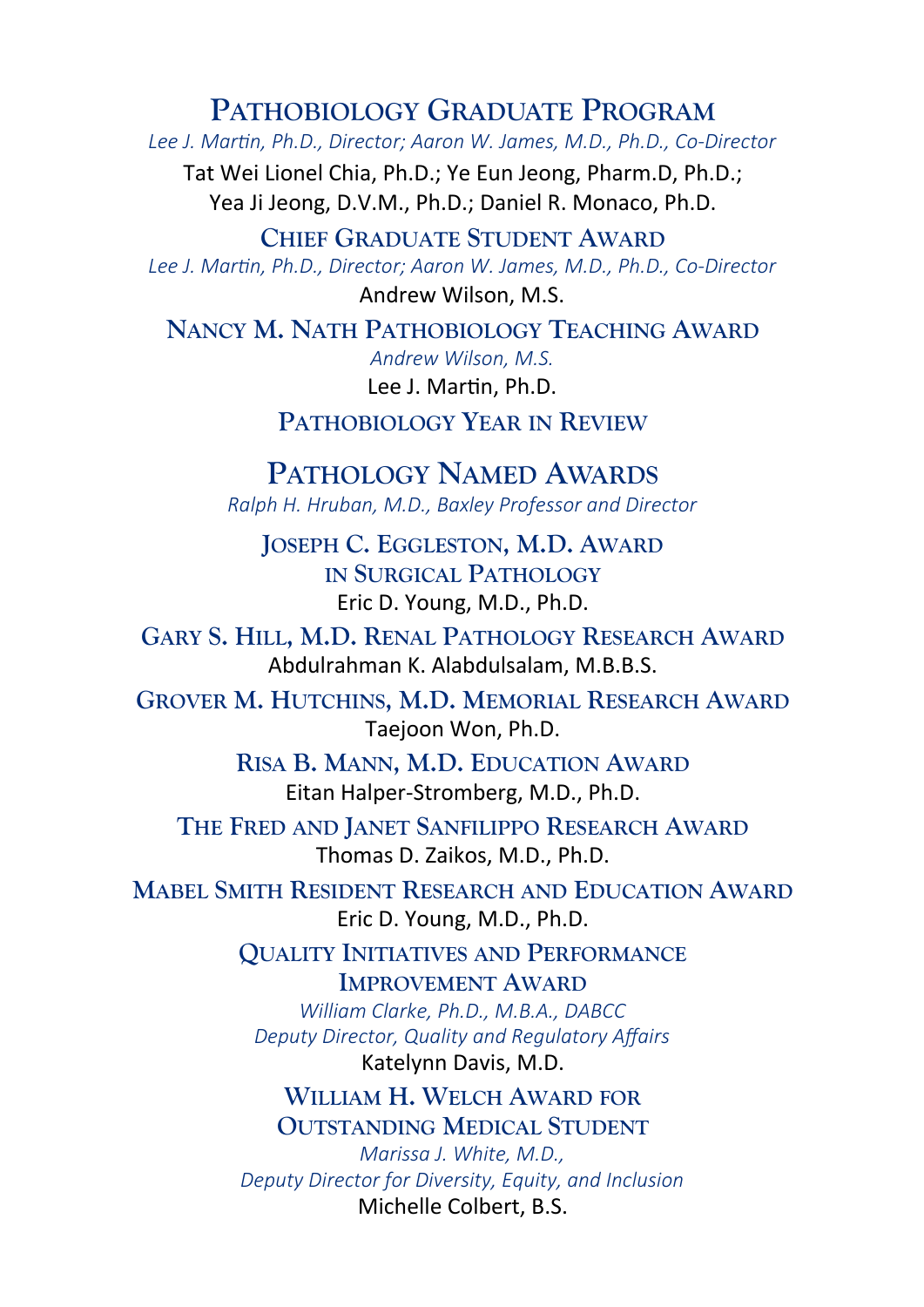#### **FELLOWSHIP PROGRAMS**

*Lois J. Arend, M.D., Ph.D., Director of Clinical Fellowship Programs Richard S. Roden, Ph.D., Director of Research Fellowship Programs* 

> **AUTOPSY PATHOLOGY** Zhen Lu, M.D.

**CLINICAL CHEMISTRY** Liwei Cao, Ph.D.

**CYTOPATHOLOGY** Rana Aldrees, M.D.; Efrain Ribeiro, M.D., Ph.D.

**GASTROINTESTINAL–LIVER PATHOLOGY** Mohamad Dbouk, M.D.; Takeichi Yoshida, Ph.D.; Neha Nanda, Ph.D.

> **GENITOURINARY PATHOLOGY** Amir‐Hossein Akbari, BSc., MSc.

**GYNECOLOGIC PATHOLOGY**  Lim Ling, M.D.

**HEMATOLOGIC PATHOLOGY** Nada Al Qaysi, M.D.; Ankit Rajgariah, M.D.

**IMMUNOPATHOLOGY** Theodore Kouo, M.D., Ph.D.; Vitali Rusinkevich, M.D., Ph.D.

> **MEDICAL MICROBIOLOGY** David Gaston, M.D., Ph.D.

**MOLECULAR GENETIC PATHOLOGY** Karin Miller, M.D.

> **NEUROPATHOLOGY** Bharat Ramlal, M.D.

**OPHTHALMIC PATHOLOGY** Mohammed Rigi, M.D., M.S.

> **RENAL PATHOLOGY**  Alana Dasgupta, M.D.

**TRANSFUSION MEDICINE** Victoria Costa, M.D.; Nicolas Mercure‐Corriveau, M.D.

**UROLOGICAL PATHOLOGY**  Aisha Fatima, M.D.; Jianping Zhao, M.D., Ph.D.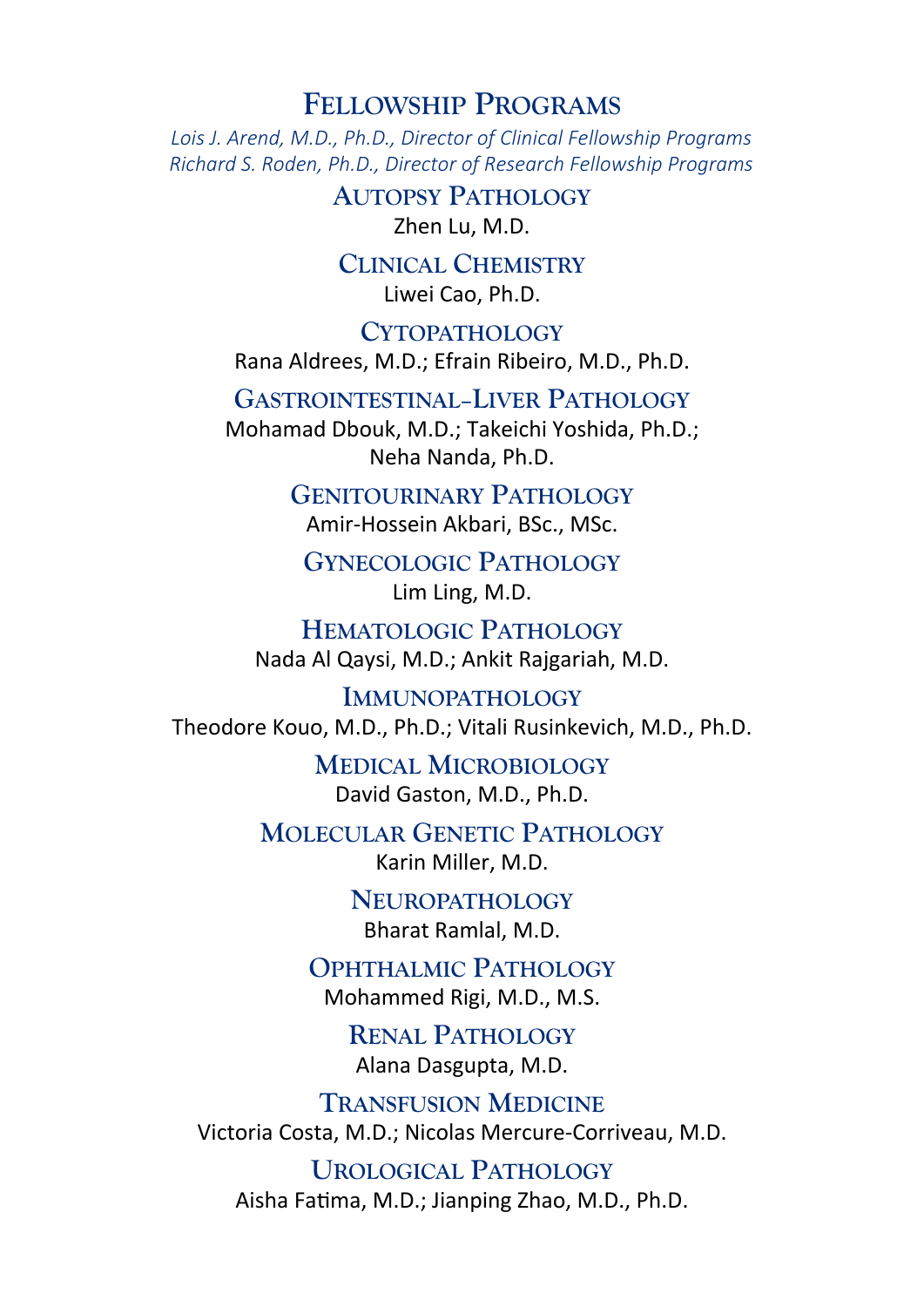**FACULTY ASSISTANTS** *Lisa M. Rooper, M.D., Assistant Director of Surgical Pathology* 

> **BREAST PATHOLOGY** Mira Lotfalla, M.B.B.Ch.

**GASTROINTESTINAL–LIVER PATHOLOGY** Fengming Chen, M.D., Ph.D.; Ozlem Kulak, M.D., Ph.D.; Minqian Shen, M.D., Ph.D.

**GYNECOLOGIC PATHOLOGY**

John Andersen, D.O.; Brian Finkelman, M.D., Ph.D.; Ying Liu, M.D., Ph.D.

**SURGICAL PATHOLOGY**

Erin Baumgartner, M.D.; Huili Li, M.D., Ph.D.; Monika Nageshwar, M.D.; Qiqi Yu, M.B.B.S., M.S.

#### **PATHOLOGY YOUNG INVESTIGATORS' DAY 2022**

*H. Benjamin Larman, Ph.D., Co‐Director Charles Steenbergen, M.D., Ph.D., Co‐Dir*ector \*Top Category Presenter

#### **FOR EXCELLENCE IN BASIC RESEARCH**

Diego A. Lema, M.D., Ph.D.\* Yunong Bai; Chansu Park, Ph.D.; J. David Peske, M.D., Ph.D.; Cornelia Peterson, D.V.M., Ph.D.; Monali Praharaj, B.S.; Nianbin (Nelson) Song, Ph.D.; Robin Welsh, M.Sc.,Ph.D.

**FOR EXCELLENCE IN CLINICAL RESEARCH**

Harsimar Kaur, M.B.B.S.\* Michael W. Mikula, M.D.; Taejoon Won, Ph.D.

**FOR EXCELLENCE IN TRANSLATIONAL RESEARCH**  Liwei Cao, Ph.D.\* Carli Jones, B.S.; Kristen Malebranche, B.S.; Puwanat ("A") Sangkhapreecha, B.S.; Yeh Wang, M.D.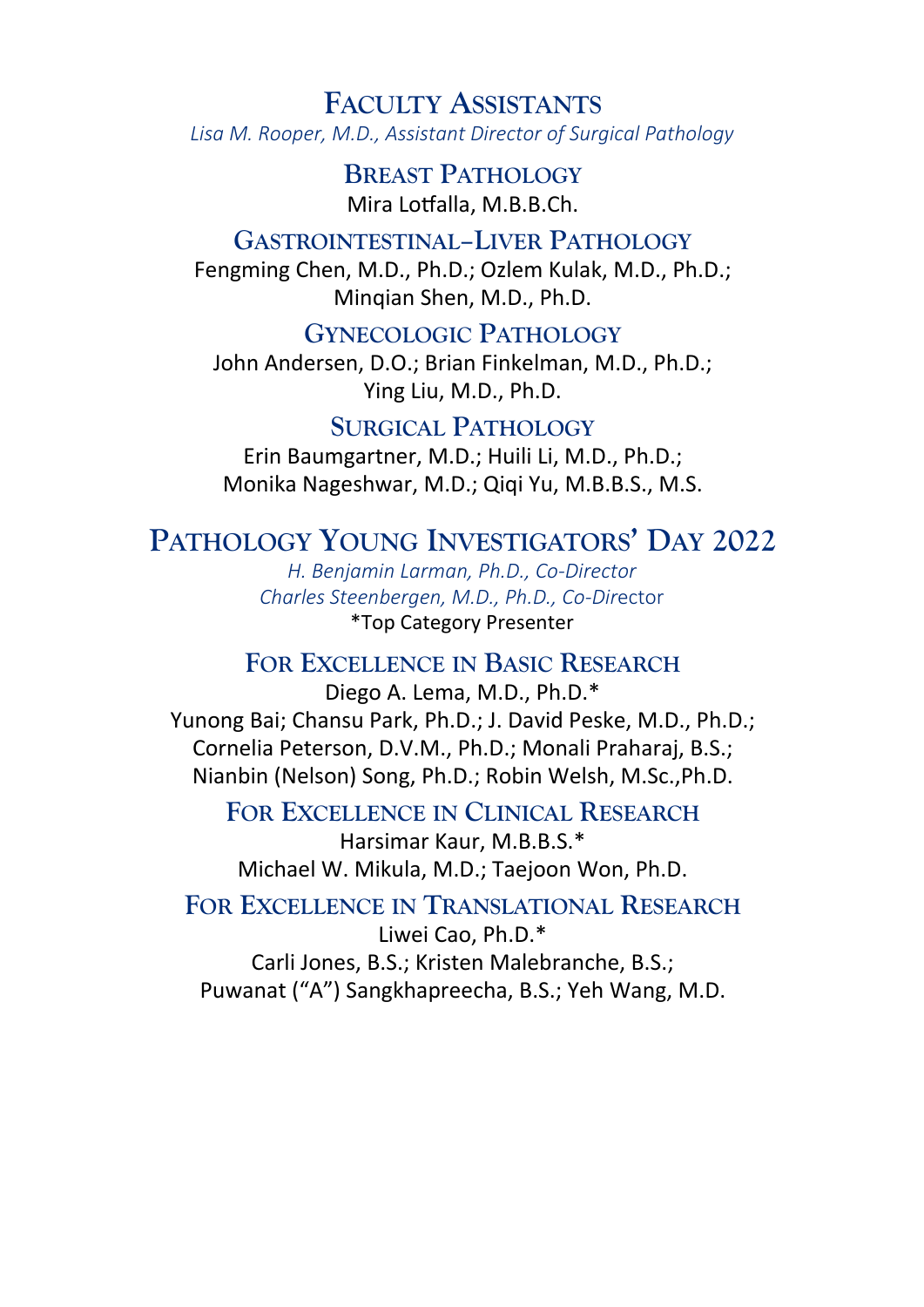بهمي

# CONGRATULATIONS TO ALL OUR 2022 AWARDEES AND GRADUATES!